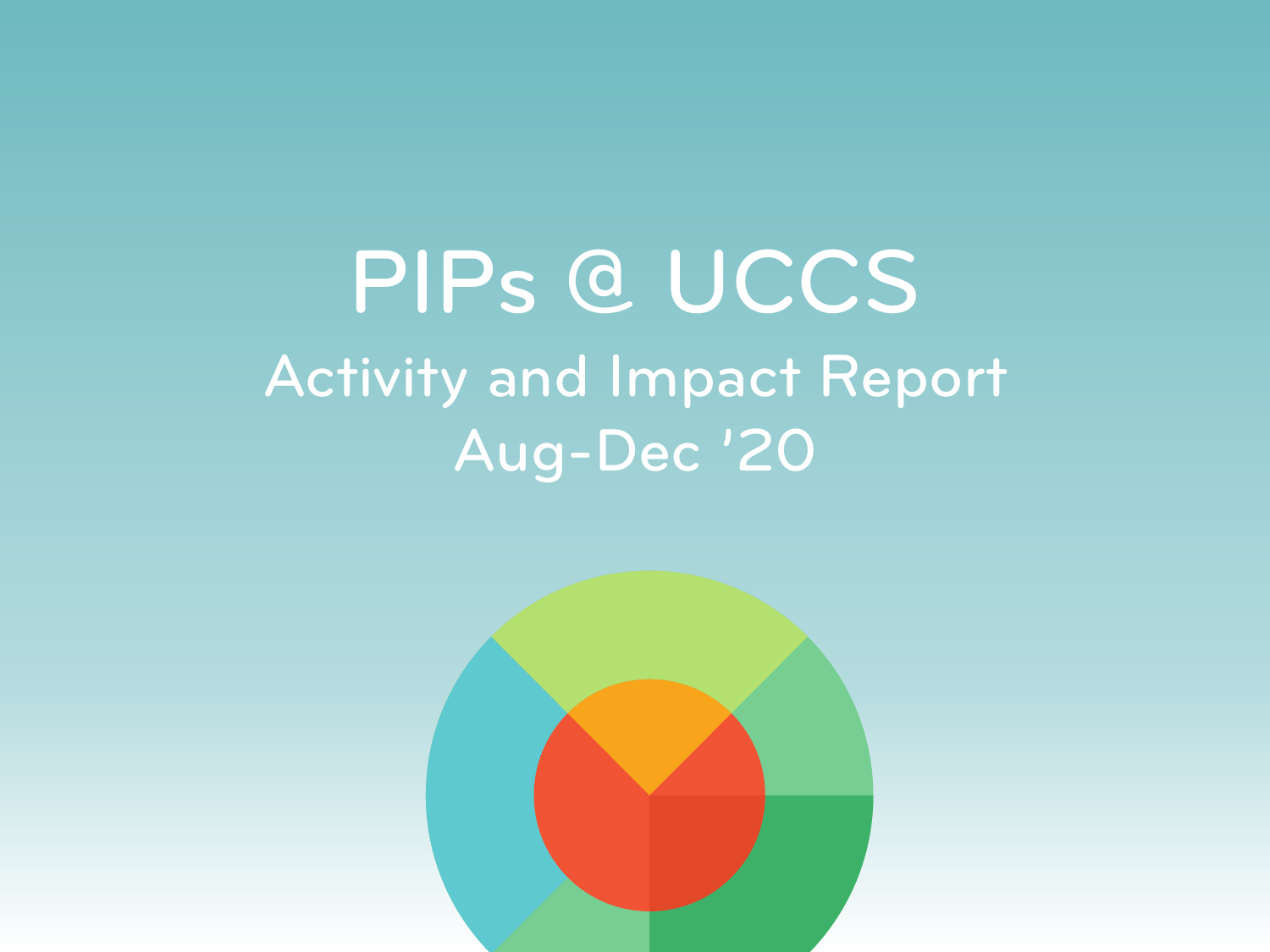

The UCCS PIPs Budget for 2020-21 started with a base of 2M PIPs to which was added 79,660 PIPs from students who graduated in Spring 2020, plus 374,383 PIPs that were unearned in the Year 2019-20, for a total of 2,454,043 PIPs.

|                            | 2020-21   | Aug       | <b>Sept</b> | Oct        | <b>Nov</b> | <b>Dec</b> | Jan | Feb | Mar | Apr | <b>May</b> |
|----------------------------|-----------|-----------|-------------|------------|------------|------------|-----|-----|-----|-----|------------|
| PIPs Budget                | 2,454,043 |           |             |            |            |            |     |     |     |     |            |
| <b>Monthly Budget</b>      | 223,095   |           |             |            |            |            |     |     |     |     |            |
| PIPs Earned                |           | 99,154    | 214,204     | 221,968    | 183,212    | 133,334    |     |     |     |     |            |
| %Earned/<br>Monthly Budget |           | 44%       | 96%         | 99%        | 82%        | 60%        |     |     |     |     |            |
| %Earned/<br><b>Budget</b>  |           | 4%        | 9%          | 9%         | 7%         | 5%         |     |     |     |     |            |
| %Earned/<br>Budget (cum)   |           | 4%        | 13%         | 22%        | 29%        | 35%        |     |     |     |     |            |
| PIPs Used                  |           | (89, 848) | (75, 207)   | (106, 485) | (141, 133) | 111,052    |     |     |     |     |            |
| %Used/Budget               |           | 4%        | 3%          | 4%         | 6%         | 5%         |     |     |     |     |            |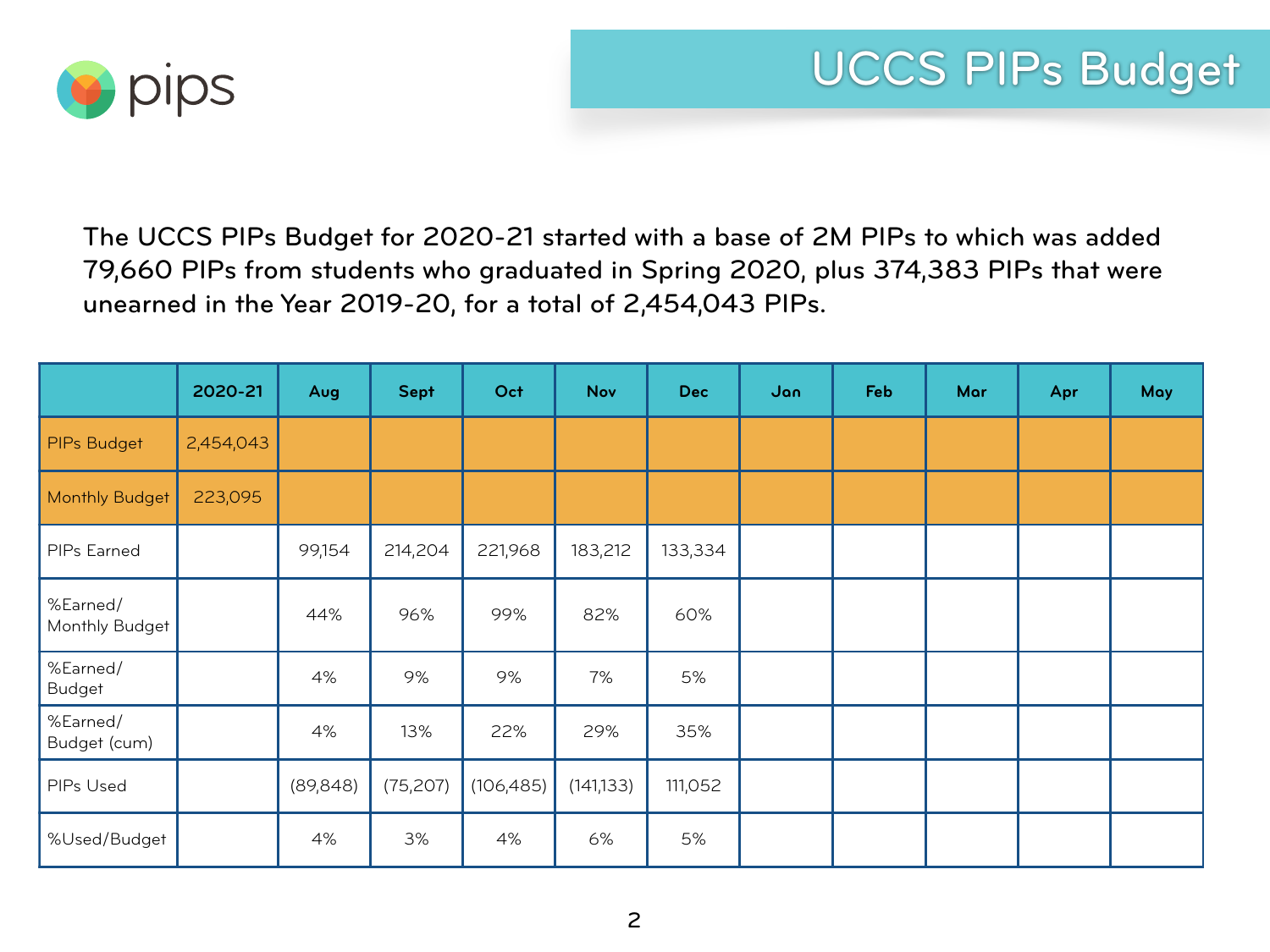

## PIPs Motivates Engagement

The UCCS community added 2 new PIPs users in December 2020 for a total since Aug 2019 of 1965.



UCCS students have earned 850,372 PIPs since August 1, 2020, or 35% of the overall PIPs budget.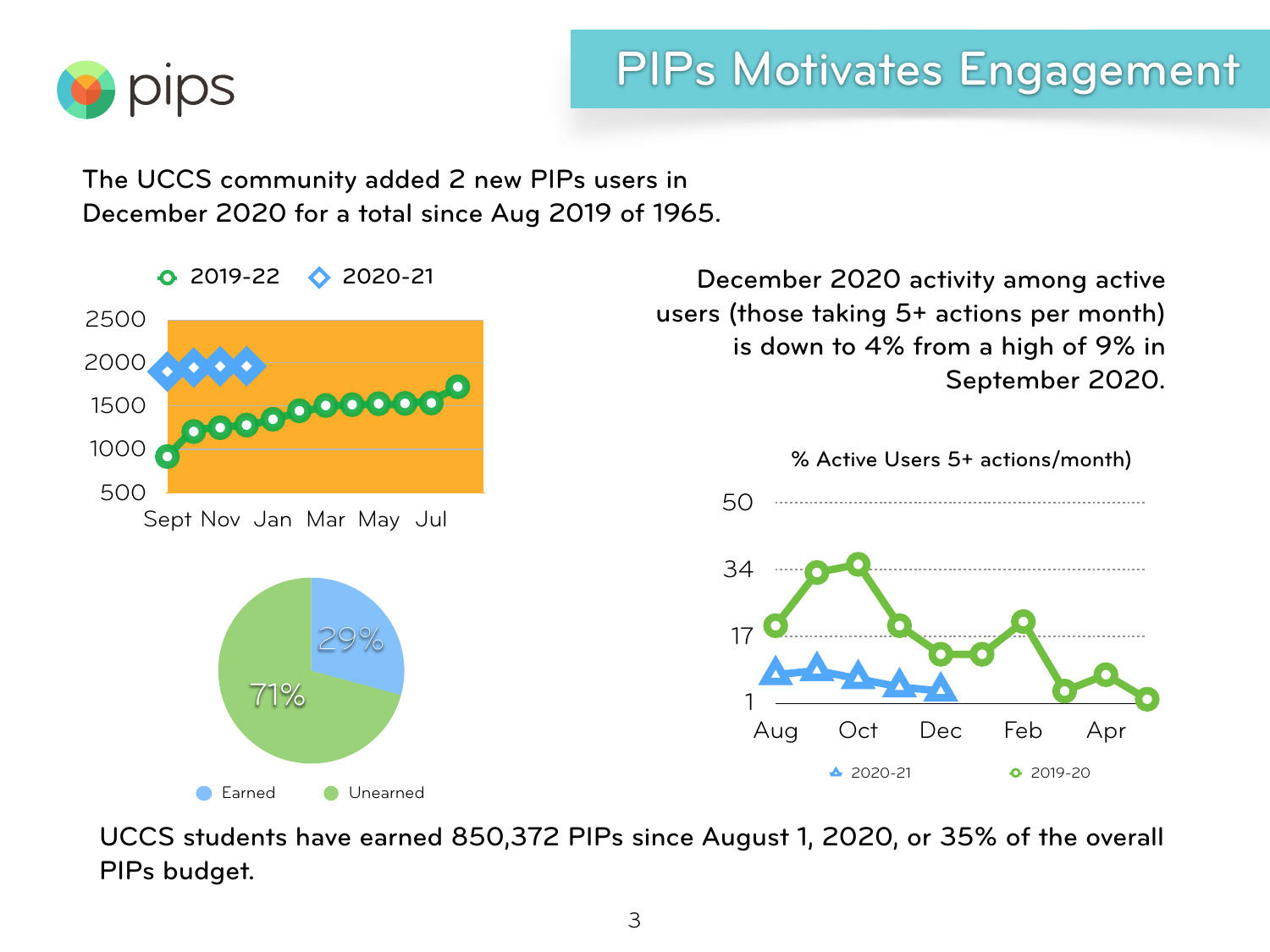

## PIPs Generates Value

Benefits accrue to both students and UCCS as PIPs are used. Sixty-two percent of PIPs earned since August 1, 2020 have been used.



Year to date, most PIPs have been redeemed for gift cards.

PIPs use options, and the total value derived as a percentage of the annual subscription fee for academic year 2020-21.